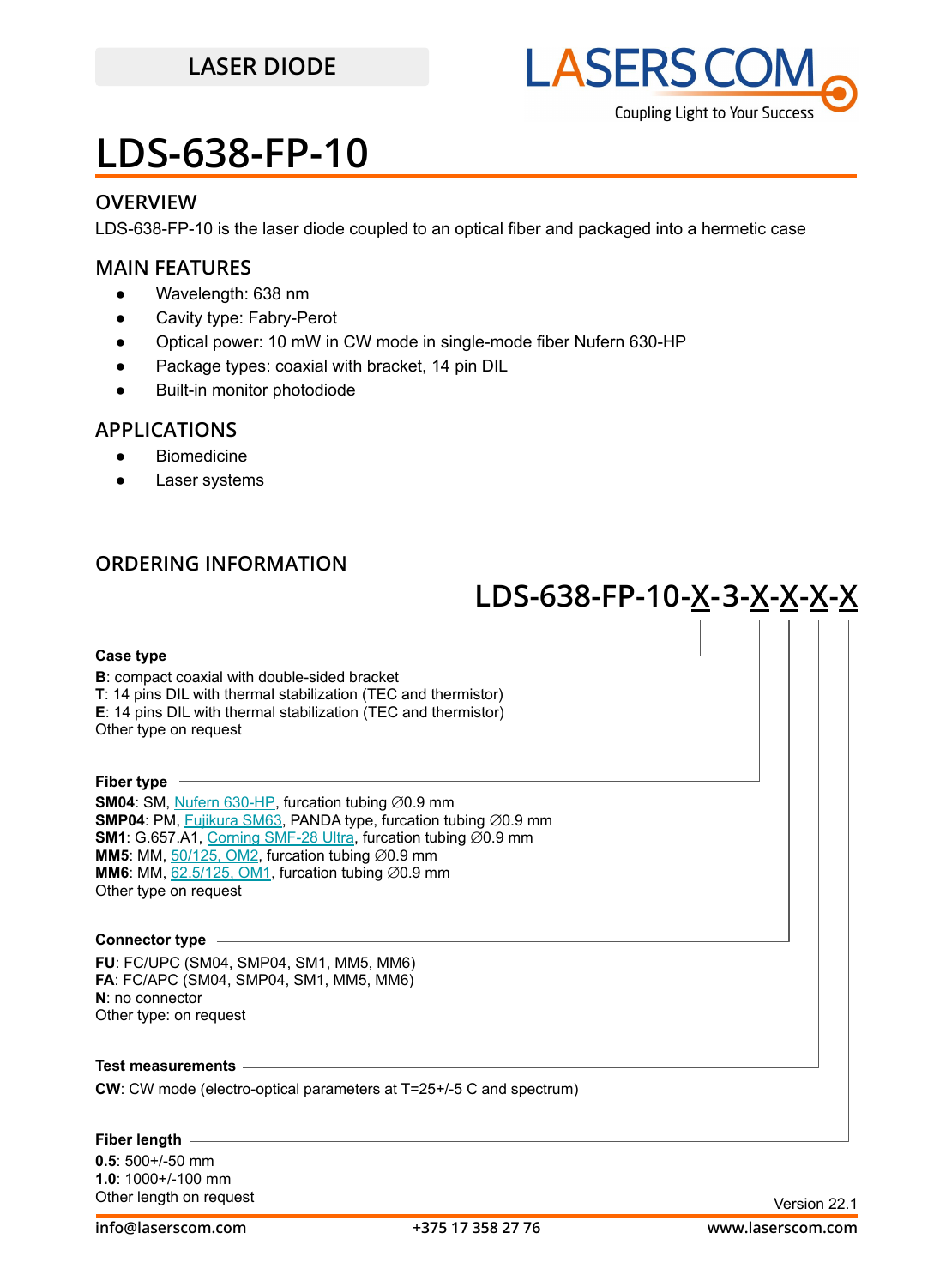

# **LDS-638-FP-10**

### **ABSOLUTE MAXIMUM RATINGS**

| <b>Parameter</b>             | Value           | Unit        | <b>Conditions</b> |                                     |
|------------------------------|-----------------|-------------|-------------------|-------------------------------------|
| Laser diode forward current* | Imax            | 53          | mA                | CW, $T = 25^{\circ}$ C              |
| Laser diode reverse voltage  | $V_{\rm RL}$    | 2.5         | v                 |                                     |
| Photodiode reverse voltage   | $V_{\text{RP}}$ | 30          | v                 |                                     |
| Operating temperature**      | $T_{OP}$        | $-10 - +60$ | °C                | Package B                           |
| Operating temperature**      | $T_{OP}$        | $-40 - +60$ | °C                | Package T, E (Tst = $25^{\circ}$ C) |
| Storage temperature          | sta             | $-20 - +60$ | °C                |                                     |
| Soldering temperature        | sold            | 260         | °C                | Max. 5 seconds                      |

\*Maximal laser diode forward current depends on the operating temperature. Please, refer to the figure below.



\*\*Operating temperature is defined by the case temperature. It is recommended to ensure sufficient heat dissipation so that the module's maximum operating temperature is not exceeded.

Operating temperature for the DIL-14-pins case (T or E) with TEC is defined for internal temperature stabilization at Tst =  $25^{\circ}$ C that corresponds to thermistor resistance Rt = 10 kOhm.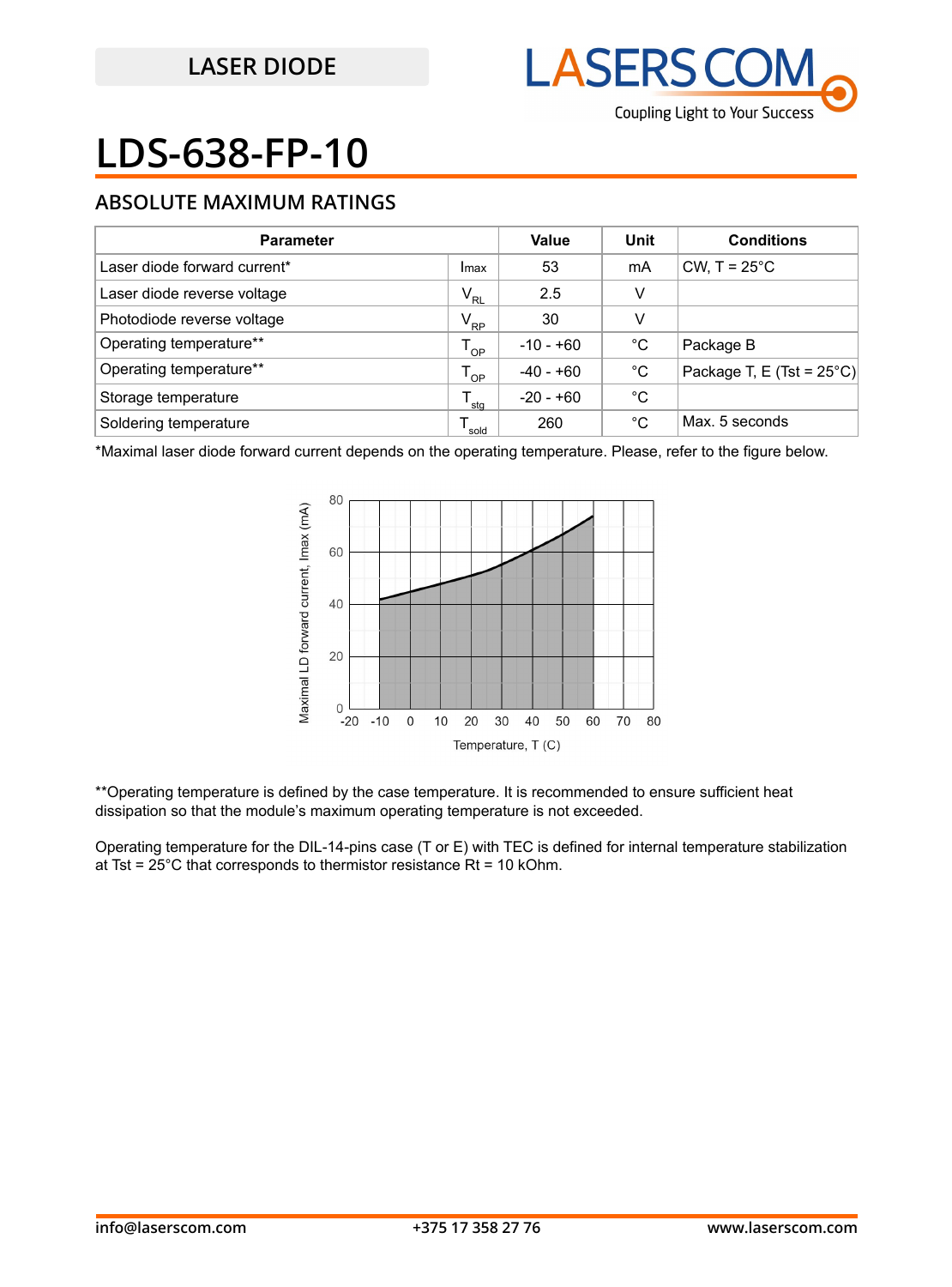

## **LDS-638-FP-10**

### **ELECTRICAL-OPTICAL CHARACTERISTICS (T = 25 °C)**

| <b>Parameter</b>                   |               | <b>MIN</b> | <b>TYP</b> | <b>MAX</b> | Unit                  | <b>Conditions</b>                                             |
|------------------------------------|---------------|------------|------------|------------|-----------------------|---------------------------------------------------------------|
| Optical power (CW)                 | Pcw           | 10         |            |            | mW                    | $CW$ , $lop = 50$ mA, SM04                                    |
| Mean wavelength                    | λ             | 635        | 638        | 642        | nm                    | $CW$ , $lop = 50$ mA                                          |
| Spectral width                     | Δλ            |            |            | 3          | nm                    | $CW$ , $lop = 50$ mA                                          |
| Wavelength-temperature coefficient | $d\lambda/dT$ |            | 0.15       |            | $nm$ <sup>o</sup> $C$ | $CW$ , $lop = 50$ mA                                          |
| Threshold current                  | Ith           |            | 30         | 45         | mA                    |                                                               |
| Slope efficiency                   | <b>Se</b>     | 0.50       | 0.55       |            |                       | mW/mA CW, SM04                                                |
| Operating voltage                  | Vop           |            | 2.3        | 2.5        | V                     | $CW$ , $lop = 50$ mA                                          |
| Monitor current                    | Im            | 0.04       | 0.07       | 0.40       | mA                    | CW, $lop = 50$ mA, $V_r = 5$ V                                |
| Polarization extinction ratio      | <b>PER</b>    | 17         |            |            | dB                    | CW, SMP04                                                     |
| Front-to-rear tracking error       | Er            |            | 0.2        | 0.6        | dB                    | CW, $P_{cw} = 3$ mW, SM04,<br>$T = -10 \approx +50^{\circ}$ C |

Tracking error Er = max | 10 lg [P(T)/P(25°C)]]|, Im= const, T = Tmin ~ Tmax Pulse mode: pulse width 10 μs, duty cycle = 1%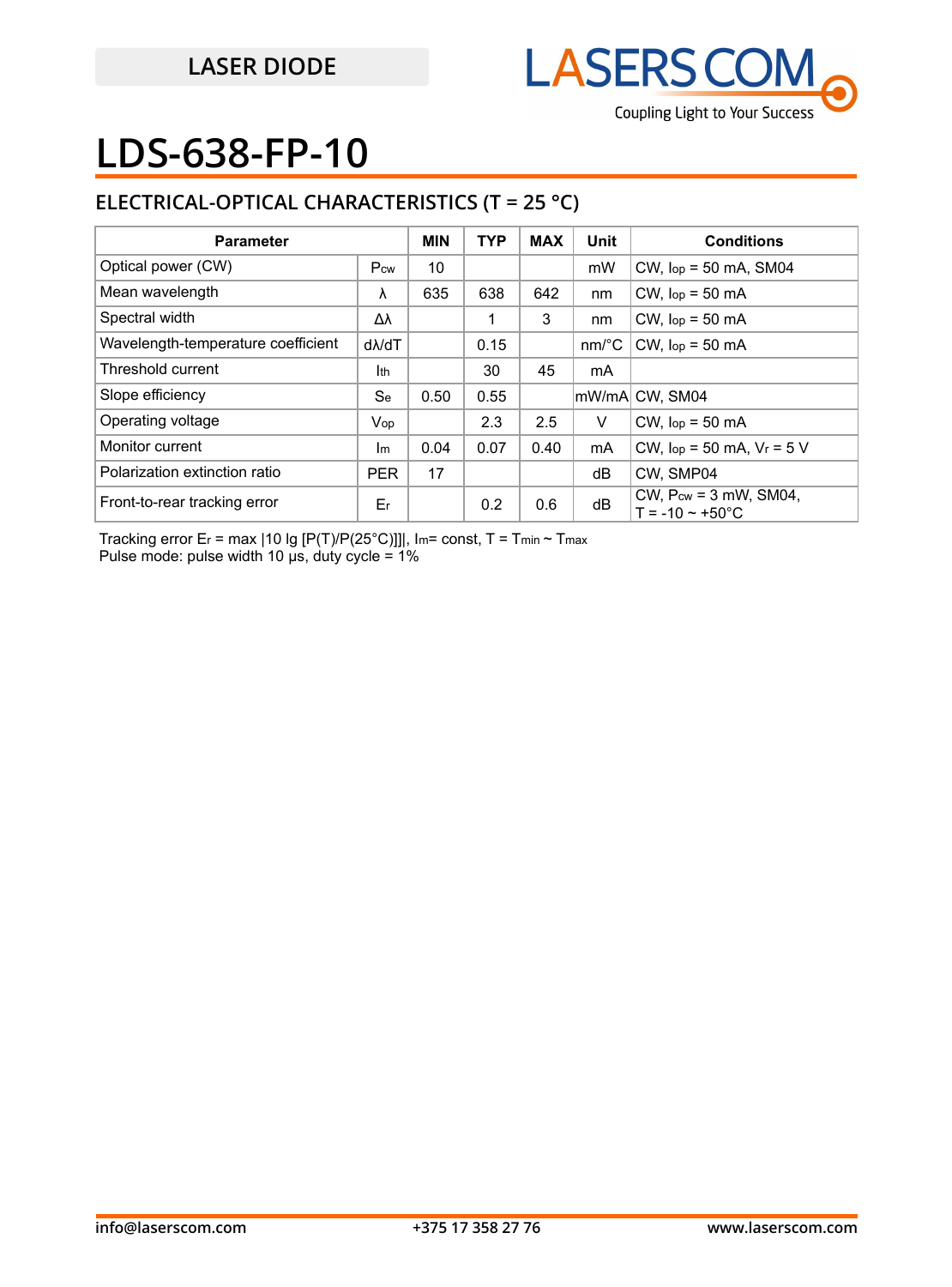## **LASER DIODE**



## **LDS-638-FP-10**





Operation Current, lop (mA)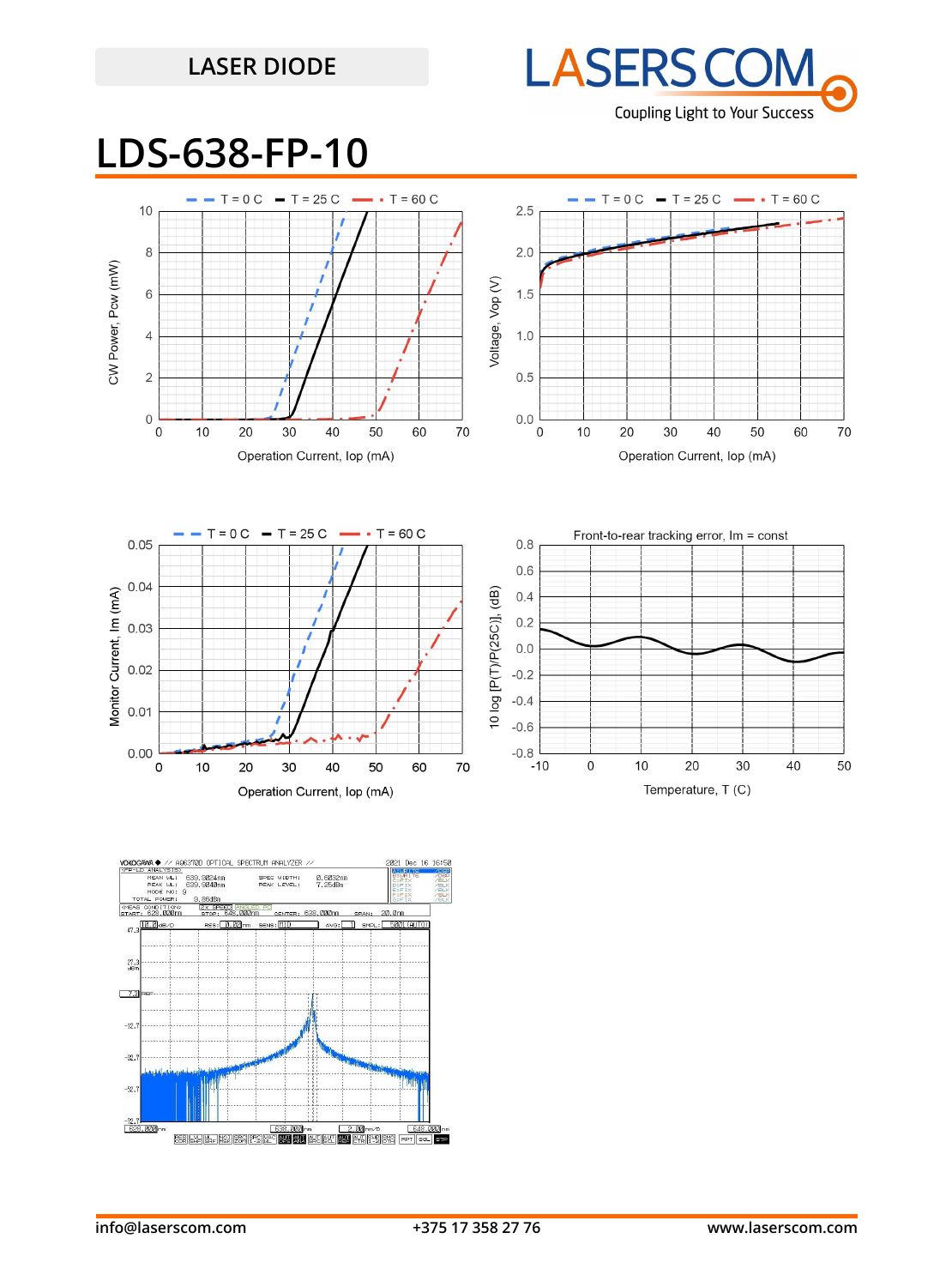### **LASER DIODE**



## **LDS-638-FP-10**